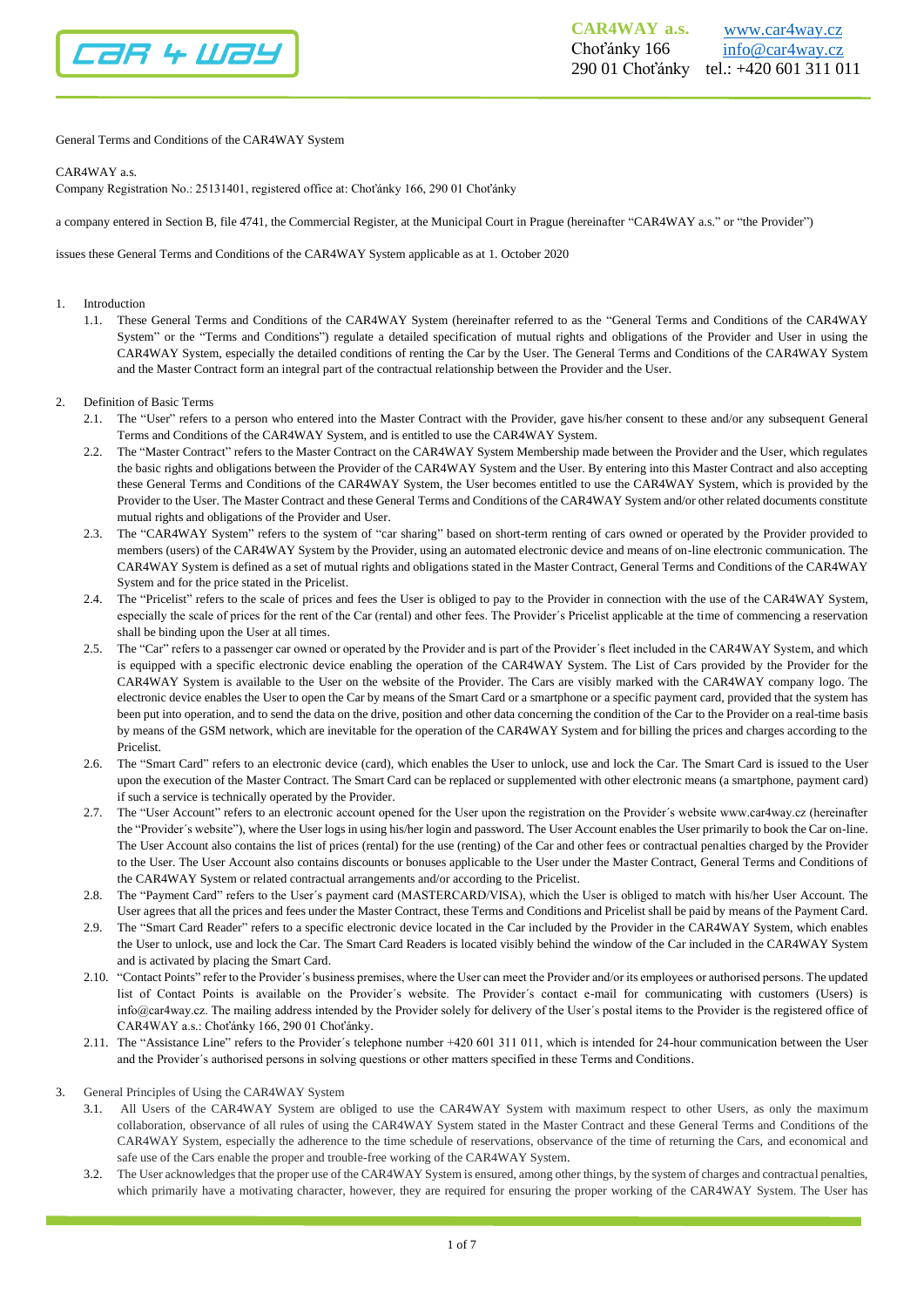

become familiar with the charges and contractual penalties in detail, and, by signing or entering into the Master Contract on-line and giving consent to the General Terms and Conditions of the CAR4WAY System, he/she states he/she considers the charges and penalties to be reasonable.

## 4. Locality

- 4.1. Each Car intended for the CAR4WAY System has been assigned by the Provider to a particular position (hereinafter the "Locality"), which refers to a part of the territory delimited by a town and/or town district, area or street, where it is placed by the Provider and where it may be collected by the User and then returned back by him/her (parked).
- 4.2. A particular Locality for each Car is determined by the Provider and available after logging in the User Account.
- 4.3. The "Free car sharing" locality refers to an area where the Locality is a greater unit (Town), within which the Car may be parked on a broadly delimited place. The fact whether the Car belongs to the Free car sharing locality is indicated upon signing in the User Account or the Application.
- 5. Booking the Car, Cancellation and Change of a Reservation
	- 5.1. The CAR4WAY System is based on the user reservation of the particular Car in the relevant Locality always for a specific period of time (Reservation time – see below). The Car may not be used and a car rental agreement is not made without proper reservation by the User and the acceptance of the reservation by the Provider. The Smart Card reader is activated in the Car on-line upon acceptance of a proper reservation of the Car by the Provider in the manner described below.
	- 5.2. The User is entitled to book the Car not earlier than 60 minutes prior to the expected use of the Car in case of the Free car sharing locality. In other Localities, the Car may be booked 31 days prior to the expected commencement of the use of the Car (expected beginning of the drive). The Car may be booked not later than 2 minutes prior to the expected commencement of the use of the Car, however, only on condition that the requested Car is available in the relevant Locality. The availability of the Car is found via the User Account or the CAR4WAY application in a smartphone (hereinafter the "Application"). The User is obliged to book Cars conscientiously, as he/she acknowledges that by booking the Car, the Car will not be available in the CAR4WAY System for other users.
	- 5.3. The User shall book the Car via the website (on-line) using his/her User Account or via the Application. Using the User Account or the Application, the User can find out which Locality the particular Car included in the CAR4WAY System is currently located in and when the Car will be available. The User can book the Car always for a particular period of time – hereinafter the "Reservation Time". The Reservation Time refers to the Car rental period. The maximum reservation time is 7 days, unless the Provider and the User has agreed on a longer Reservation Time. Regardless of the Reservation Time, the rental is charged as of the moment of unlocking the Car with the Smart Card or smartphone and is terminated upon logout using the Smart Card or smartphone (hereinafter the "Using Time"). The Using Time is counted in minutes.
	- 5.4. The Minimum Reservation Time and/or Car rental period is limited to 30 minutes. If the User makes a reservation for more than 30 minutes, the minimum additional time unit of the Reservation Time is 15 minutes.
	- 5.5. The Provider will confirm the reservation of the Car for the Reservation Time via the Application (without stating the Reservation Time) and by e-mail (stating the Reservation Time). By accepting the Reservation by the Provider, the Car rental agreement is made for the Reservation Time and may be cancelled or amended by the Provider or User only under the conditions specified below. The Reservation Time may be changed also prior to the lapse of the Reservation Time upon early termination of the reservation by placing the Smart Card onto the reader or via any other electronic system, if this service has been put into operation (by means of a smartphone or a selected payment card).
	- 5.6. The User is entitled to cancel or change a reservation at any time. The User may cancel or change the reservation via the User Account or the Application. The reservation may be cancelled not later than 15 minutes prior to the commencement of the Reservation Time. The Reservation Time may be changed by the User at any time during the Reservation Time or prior to its commencement. If the User does not collect (unlock the Car by means of the Smart Card or smartphone) within 30 minutes after the commencement of the Reservation Time, the reservation of the Car will expire automatically upon the lapse of 30 minutes, unless the User changes or cancels the reservation during that period of time (30 minutes). The User will be informed of automatic cancellation of the reservation by SMS. In case of automatic cancellation of the reservation upon the lapse of 30 minutes, the User is obliged to pay a fee stated in the Pricelist to the Provider.
	- 5.7. In justified cases, the Provider reserves the right not to accept the User´s reservation of the Car and/or cancel it afterwards, especially for technical reasons, if the Car or its electronic system has broken down or has been damaged or in case of a car accident or if any other User has failed to return the Car to the Locality duly and in time or in other justified cases (e.g. force majeure). The Provider is entitled not to accept and/or cancel the Car reservation made by the User if the User has been in default of the payment of due rental (price for the use of the Car), outstanding contractual penalties and other charges, or if he/she has breached the contractual terms and conditions specified in the Master Contract or in these Terms and Conditions in a serious manner. If the Provider cancels the reservation, the User will pay the proportional part of the Price for the using time (rental) defined under Art. 6 of these Terms and Conditions.
	- 5.8. In justified cases, the Provider is entitled to release the User from the payment of the cancellation fee (contractual penalty) for the cancellation or change of the reservation pursuant to Art. 5.7. of these Terms and Conditions wholly or in part. The cancellation fee for the cancellation or change of the reservation will be charged to the User especially in cases of repeated changes or cancellation of reservations or in cases when the cancellation affects other users of the CAR4WAY System or in case of damage caused to the Provider.
	- 5.9. A reservation may be changed (and/or the existing reservation may be cancelled and a new reservation made) to another period of time via the User Account only in the case that the Car is available at the time required by the User in the User Account and/or if it is not booked by another User. The Reservation Time may be changed also prior to the lapse of the Reservation Time upon early termination by placing the Smart Card onto the reader or via any other electronic system, if this service has been put into operation (by means of a smartphone or a selected payment card).
	- 5.10. The Reservation Time may be extended at any time prior to the commencement of the Reservation Time or during the Reservation Time, however, only on condition that the Car is available for the requested (extended) Reservation Time and/or is not booked by another User. The reservation time may be extended via the User Account or the Application. In justified cases, the Reservation may be extended by phone via the Assistance Line.
	- 5.11. If the Provider accepts the reservation of the Car and the reservation is not cancelled by the Provider pursuant to Art. 5.6. of these Terms and Conditions, the moment of acceptance of the reservation shall be deemed the execution of the Car rental agreement for the Reservation Time. In exceptional cases (in case of technical issues related to the selected Car), the Provider is entitled to provide the User with a different Car (alternative car). If a different Car is provided, the User will be charged the price for the use (rent) of the Car according to the originally selected Car, unless the price of the alternative Car is lower.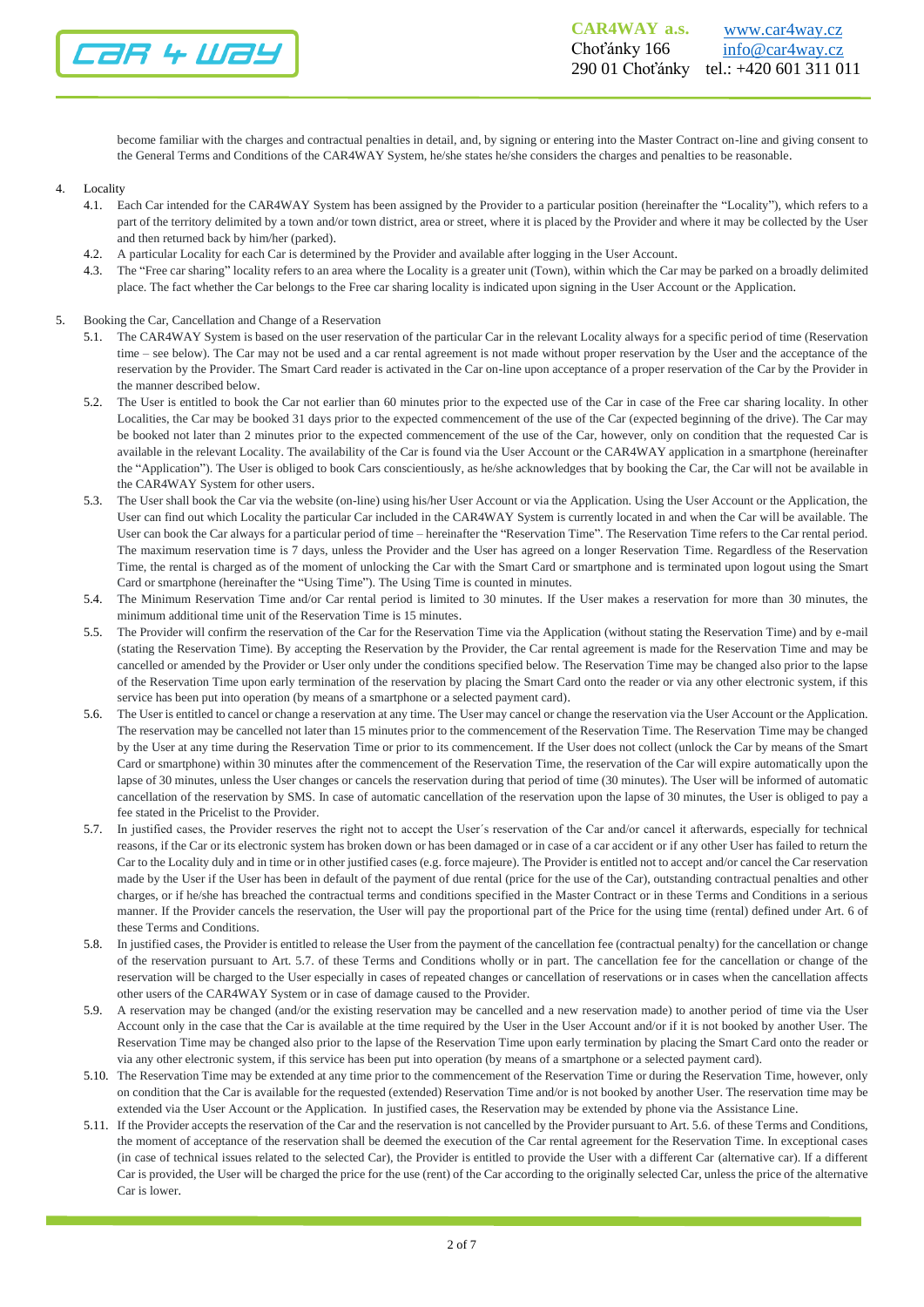

- 5.12. The Car will be available to the User in a particular Locality. The exact position of the Car is shown in the application and sent to the User by the Provider usually 15 minutes prior to the commencement of the Reservation Time by e-mail. The e-mail message will contain the exact position of the Car according to the GPS system and the registration plate of the Car. In case of problems with finding the Car, the User may contact the Provider via the Assistance Line for the purposes of assistance in finding the Car.
- 6. Price for Using the Car (Rental)
	- 6.1. The price for using (renting) the Car can have several components; particular components or their combination are stated in the Pricelist. If the price is determined for the duration of the use of the Car, it is determined for the Car using time (hereinafter the "Price for the Using Time"). If the price is determined for each kilometre driven, it is determined for the distance driven (hereinafter the "Price per Kilometre"). The price may also contain the price for some special services provided by the Provider, such as the price for parking in selected localities, which is paid by the Provider and always stated in the pricelist (e.g. the price for parking on an airport). Particular determination of the price is always included in the Pricelist for the relevant locality and may be modified by the system of discounts or bonuses (bonus packages) or their combination both for the Price for the Using Time and the Price per Kilometre. All prices include value added tax, unless otherwise explicitly stated below or in the Pricelist.
	- 6.2. The price for the Using Time shall be charged by the Provider as follows:
		- The price for the Using Time is always charged on the basis of the Using Time. The Using Time shall start as of the moment of unlocking the Car with the Smart Card or smartphone and is terminated upon logout using the Smart Card or smartphone. If the User does not use the Car at all, if he/she does not even unlock the Car, Art. 5.7. of these Terms and Conditions shall apply.
		- b) If the selected Car is not available for technical reasons and any other Car is available (e.g. due to late return of the Car to the Locality by another User), or if the selected Car is available after the lapse of the commencement of the Reservation Time, the Price for the Using Time will be charged to the User as of the commencement of the actual use of the Car. The Using Time shall start as of the moment of unlocking the Car with the Smart Card or smartphone and is terminated upon logout using the Smart Card or smartphone.
		- c) The User acknowledges that if he/she does not collect the Car in the Locality in the blue or purple zone (if he/she does not drive away) within ten minutes after the commencement of the Reservation Time and does not pay the parking fee (see Art. 12.3. of these Terms and Conditions), he/she is fully liable for any sanction for incorrect parking during the reservation (payment of charges and costs for towage, contractual penalties according to these Terms and Conditions, etc.)
		- d) The Price for the Using Time is charged according to the Pricelist applicable at the time of unlocking the Car with the Smart Card or by means of a smartphone.
		- e) The end of the use of the Car refers to logout by placing the Smart Card onto the reader or logout by means of a smartphone, even if the reservation has been made for a longer period of time.
	- 6.3. Another component of the price is the price for each actually driven kilometre (hereinafter the "Price per kilometre"). The price per kilometre is stated in the Pricelist. The price per kilometre is charged according to the electronic system of the Car.
	- 6.4. The User does not cover the fuel costs. The User fills the tank using a fuel card available in each Car with a spark ignition engine or compression ignition engine. In electric cars, a charging chip is available for recharging.
	- 6.5. The total price for each individual use (partial rental) of the Car is charged to the User by the Provider automatically immediately after the end of the Using Time (after the logout with the Smart Card or smartphone). Or, during the use of the Car, after the sum of at least CZK 200 has been reached. After that, an invoice is generated automatically, which is due immediately, and the relevant amount is debited from the User´s Payment Card.
	- 6.6. The Provider is entitled to deduct the fees for the use of the Car either after the termination of the use of the Car, or, to deduct individual amounts during the Car Using Time.
	- 6.7. In case of incorrect debiting of the funds from the Payment Card, the User is entitled to send a complaint to the info e-mail of the Provider. In the complaint, the User is obliged to state particular reasons for the complaint. The Provider shall handle the complaint within 30 days after the delivery thereof.
	- 6.8. If the payment cannot be debited from the Payment Card, the User undertakes to pay the amount by noncash transfer to the Lessor´s bank account on the basis of an invoice.
	- 6.9. If the User is in default of the payment of the invoice, he/she is obliged to pay the Provider a late payment interest amounting to 0.1 % of the outstanding amount for each day of such default. In case of the Provider´s second demand for payment of any outstanding receivables from the User, the User is obliged to pay the fee for the demand in the amount specified in the Pricelist.
- 7. User´s Obligations Before Driving
	- 7.1. The User will find the Car according to the map in the application. In case of problems with finding the Car, the User may contact the Provider via the Assistance Line. If the User does not find the Car at all, he/she is obliged to contact the Assistance Line.
	- 7.2.
		- a) When the User finds the Car, he/she checks the registration plate of the Car in order to verify whether it is really the booked Car. Before opening the Car, the User is obliged to check the Car on the outside for any damage. The Car will be checked both inside and outside for any damage, disorder in the Car, green cards, Car keys, Car registration certificate, fuel cards, spare tyres, mandatory car equipment, and, in electric cars, a charging cable and charging chip. The User is obliged to report (take a photo of) any damage, disorder or missing documents related to the Car to the Provider prior to the commencement of a drive, using the application, assistance line or info e-mail.
		- b) If the Car cannot be used due to damage, the User must not use the Car for driving, and is obliged to report the damage to the Provider via the Assistance Line, application or info e-mail. In case of any doubts regarding the roadworthiness of the Car, the User may contact the Provider via the Assistance Line. If the User fails to meet his/her duty to check the Car prior to the commencement of a drive and to report any damage, he/she may be held liable for the damage caused to the Car.
	- 7.3. By placing the Smart Card onto the Smart Card Reader, which is located under the front window of the Car, the Car will unlock automatically and will be ready for driving. The Smart Card Reader is active not earlier than 2 minutes prior to the commencement of the Reservation Time. Before that time, the Car is not available to the User. The Car may be opened also with a smartphone.
	- 7.4. Car keys can be found in a compartment inside the Car.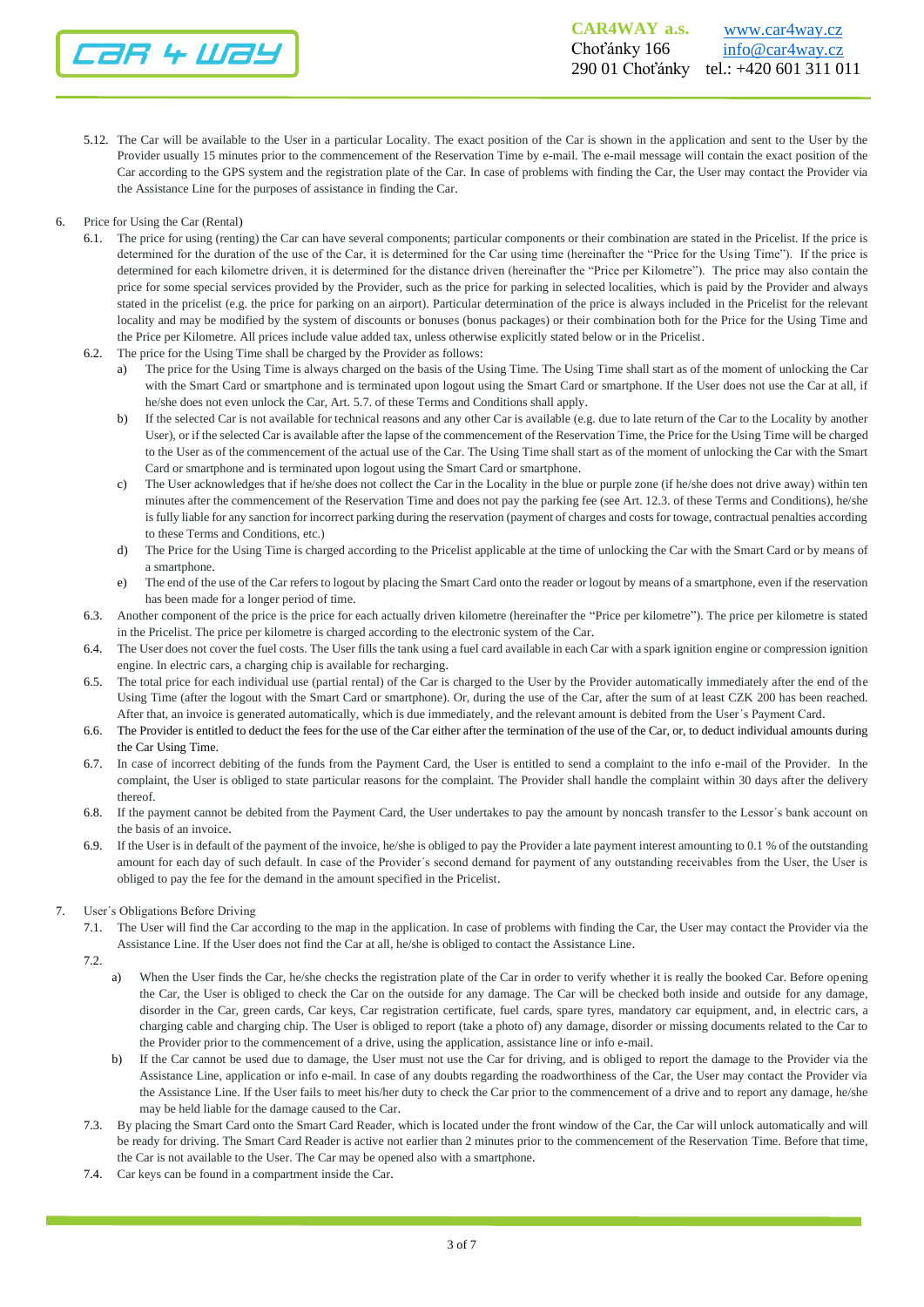

- 7.5. The Car compartment contains also a fuel card or charging chip installed on the Car key, which is used for refuelling or recharging at the expense of the Provider. The User is obliged to check and keep the fuel volume or battery level so that the fuel volume or battery level at the time of returning the Car to the Locality is at least 25% of the tank capacity or battery of the Car. Refuelling by means of a fuel card can be done with the PIN code for the fuel card which is displayed in the Application. The User may refuel the Car only with fuels according to instructions issued by the Car manufacturer located in the Car. In case of doubts regarding the type of fuel, the User is obliged to contact the Provider by calling the Assistance Line. In case of incorrect refuelling, the User is liable for the damage caused to the Provider.
- 7.6. The User acknowledges that the Provider´s vehicles are electrically-powered, or have a spark-ignition (petrol) engine or compression-ignition (diesel) engine, and that he/she can fill the tank only with standard Natural 95 petrol or standard diesel. If the standard Natural 95 or diesel are not available in a petrol station and the User must fill the tank with another type of fuel, the User is obliged to report this to the Provider via the Assistance Line. Otherwise, the User is obliged to pay a contractual penalty in the amount specified in the Pricelist and pay the difference between the price of the purchased fuel and the price of the standard Natural 95 petrol or diesel at the time of refuelling. Non-standard Natural 95 and diesel refers to any higher-octane and premium fuel.
- 7.7. The User acknowledges that he/she is allowed to refuel the Provider´s vehicles only in approved petrol stations stated on the list delivered to the User always prior to the commencement of the reservation by SMS or listed in the Application; otherwise, the User shall pay a contractual penalty in the amount specified in the Pricelist.
- 7.8. In case of refuelling the Car up to the full level if the fuel level is lower than 25% of the tank, the User may receive a discount or bonus according to the Pricelist. Unless otherwise stated in the Pricelist (in case of bonus packages), in case of recharging an electric car, the User does not pay for the recharging time within the reservation time. After the 100% battery level has been reached, the reservation time is paid again.
- 7.9. The Car compartment contains operating instructions for the Car. In case of damage caused by the failure to meet the manufacturer´s instructions, the User undertakes to pay damage incurred by the Provider.
- 7.10. The Car compartment contains also a MOT certificate, Car insurance certificate and other documents required for using the Car. The Car also has mandatory car equipment.
- 8. User´s Obligations in Using the Car
	- 8.1. The User is obliged to meet the following obligations in using the Car:
		- a) The User is obliged to adhere to the traffic rules and meet other duties defined by generally binding regulations, especially Act No. 361/2000 Sb., on road traffic (the Road Traffic Act), and/or other generally binding legal regulations applicable in towns and villages concerning the car parking. The User is liable for any driving offences according to the Road Traffic Act or other generally binding regulations. If an administrative authority imposes a penalty, charge or any other sanction on the Provider as the operator of the Car for the period of time when the Car was used by the User, the User undertakes to pay the penalty/charge/any other sanction always to the Provider and pay the administrative fee to the Provider for handling the penalty in the amount specified in the Pricelist.
		- b) The Lessee is obliged to avoid damage to the Car and is obliged to adhere to the manufacturer´s instructions on using the Car and other instructions of the Provider stated in the manual containing instructions on using the Car.
		- c) In case of temporary parking, when leaving the Car, the User locks the Car only with the Car keys or with a smartphone, if such a service has been put into operation by the Provider (not with the Smart Card). In case of each parking or temporary leaving of the Car, the Lessee is obliged to secure the Car against theft or damage.
		- d) The User is obliged to keep the Car clean and tidy and keep all documents in a designated place in the Car compartment. The User must not smoke in the Car (or enable other passengers to smoke) or use fire or other hazardous substances in the Car. If the Car has been soiled, the User is obliged to clean the Car at his/her expense before returning it. If the User returns a dirty Car, he/she is obliged to pay the fee to the Provider amounting stated in the Pricelist for cleaning the Car. Damages exceeding the costs of cleaning or removing the damage of the Car interior shall not be affected thereby.
		- e) The User is obliged to care for the Car in a reasonable manner, especially to check the tyre pressure level, fluids level and check the alarm systems in the Car when on long journeys. If the Car is not roadworthy, the User is obliged to interrupt driving, park the Car and report the technical fault of the Car to the Provider via the Assistance Line, and to follow the Provider´s instructions, otherwise he/she will be liable for the damage incurred by the Provider.
		- f) The User is obliged to use the Car in person, must not lend or lease or sublease the Car or leave it for any gratuitous use of any third person or enable another person to drive the Car. If the User breaches this obligation, he/she shall pay a contractual penalty amounting stated in the Pricelist to the Provider.
		- g) The User is entitled to use (book) only one Car during the same Reservation Time, and is thus not entitled to use two or more Cars during the same Reservation Time (especially in favour of another person). If the User breaches this obligation, he/she shall pay a contractual penalty amounting stated in the Pricelist to the Provider for each individual breach of the obligation.
		- h) The User is obliged to use the fuel card solely for buying fuel for the Car, and must not hand over or provide the fuel card to any third person or use the fuel card for buying fuel for another car. The User acknowledges that any misuse of the fuel card for filling the tank of any third person can be detected by the Provider according to the electronic system installed in the Car. If the User breaches this obligation, he/she shall pay a contractual penalty amounting stated in the Pricelist to the Provider, and any other damages incurred in addition to the contractual penalty. Any loss of the fuel card must be reported to the Provider without delay. In case of the loss or damage of the fuel card, the User is obliged to pay a fee amounting stated in the Pricelist to the Provider for the issuance of a new card.
		- i) The User is obliged to use the charging chip solely for recharging the Provider´s electric car and must not hand over the charging chip or provide it to any third person or use the chip for recharging any other electric vehicle. The User acknowledges that any misuse of the chip for recharging an electric car of any third person can be detected by the Provider according to the electronic system installed in the Car. If the User breaches this obligation, he/she shall pay a contractual penalty amounting stated in the Pricelist to the Provider, and any other damages incurred in addition to the contractual penalty. Any loss of the charging chip must be reported to the Provider without delay. In case of the loss or damage of the charging chip, the User is obliged to pay a fee amounting stated in the Pricelist to the Provider for the issuance of a charging chip.
		- j) The User must not study or intervene in the electronic system of the Car (Smart Card reader or any other technical device enabling to use the CAR4WAY System) in any way. The User is not entitled to make any changes or modifications in the Car. If the User breaches this obligation,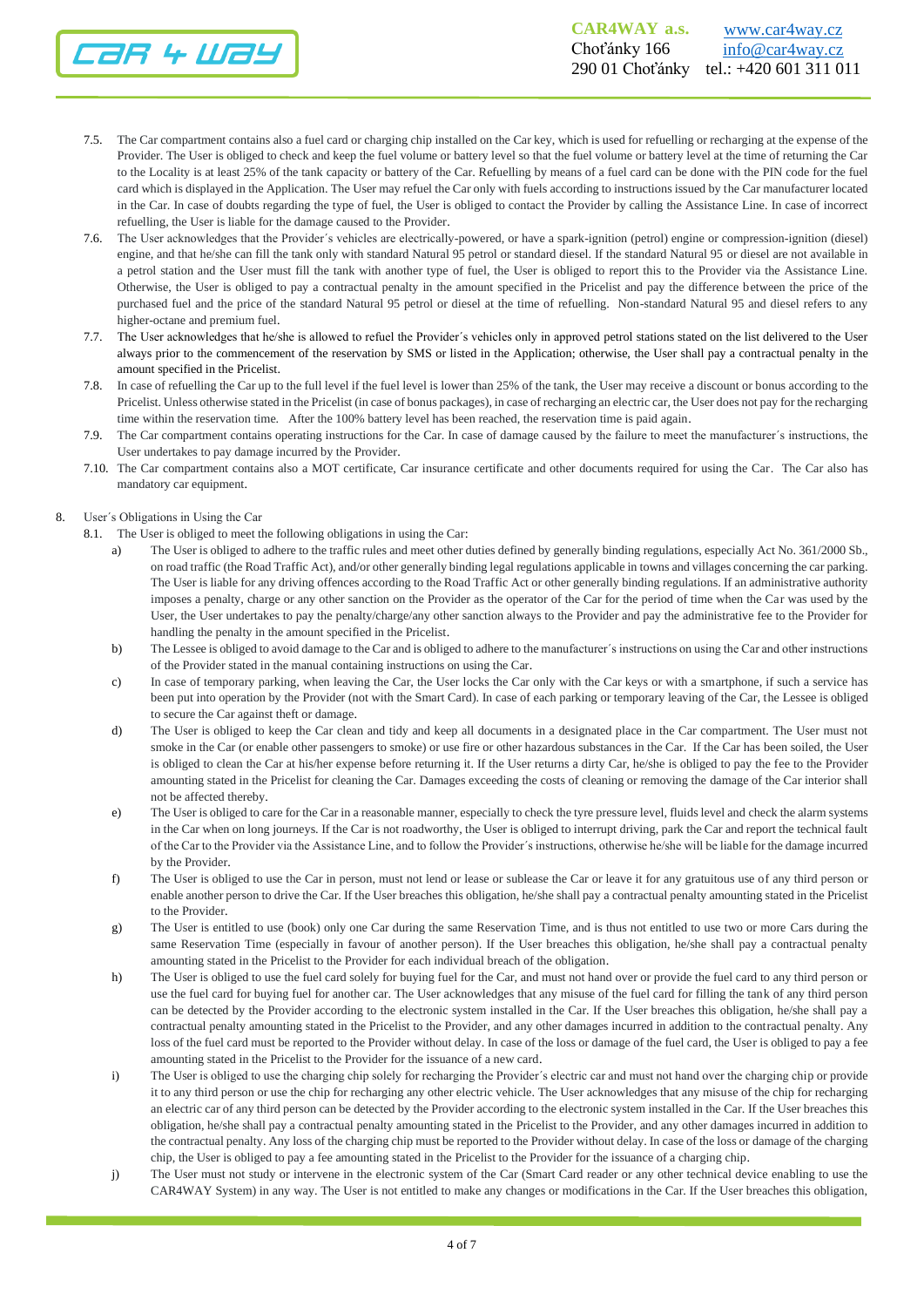

he/she shall pay a contractual penalty amounting to CZK 50,000 to the Provider. The right to damages shall be not affected by the payment of the contractual penalty.

- k) The User is entitled to use the Car solely for driving on public paved roads; he/she must not use the Car for competitions, races or similar events, or for commercial purposes or for the transportation of non-standard loads or items, which could damage or soil the Car.
- l) The User is not entitled to and must not use the Car for journeys outside the territory of the Czech Republic. In case of travelling outside the territory of the Czech Republic without prior written consent of the Provider, the User is obliged to pay the Provider a contractual penalty amounting stated in the Pricelist for each commenced day of driving outside the territory of the Czech Republic. The Provider´s right to damages shall not be affected by the payment of the contractual penalty.
- m) The User must not transfer animals in the Car unless they are transferred in closed cages and/or if they could dirty the Car. If the User breaches this duty and returns the Car soiled by the animal, he/she is obliged to pay the fee to the Provider amounting stated in the Pricelist for cleaning the Car.
- n) The User must not drive the Car under the influence of alcohol, narcotics or psychotropic drugs, medication or other substances that could affect the perception and fitness for driving the Car.
- o) The User is obliged to enable the Provider to access the Car during the use in order to check the Car and whether it is used by the User properly. If the User fails to provide assistance in enabling the Provider to access the Car, the Provider is entitled to access the Car in case of emergency in order to check it without the User´s assistance and knowledge, especially in case of preventing the damage or imminent damage, incorrect parking or technical fault or damage of the Car.
- p) In case of any service intervention (trip) by the Provider due to incorrect use of the technical system of the Car or any other unauthorised use of the Car, the User is obliged to pay the Provider for the Provider´s service trip amounting to the fee per kilometre according to the pricelist from the Provider´s registered office to the position of the Car and back to the Provider´s registered office.
- q) In using the Car (during the Reservation Time), the User must not park the Car on places with no access to the GSM network. (The GSM network is not available especially on lower floors of underground garages; the GSM network is usually available on higher floors).
- r) At the end of using the Car (upon logout with the Smart Card or smartphone), the User must not park the Car in the following places:
	- (i) places with unavailable GPS signal and unavailable GSM network. (The GPS signal and GSM network are unavailable especially in underground garages, even on higher floors, where the GSM network could be available, but there is no GPS signal);
	- (ii) on private land;
	- (iii) on paid car parks;
	- (iv) which are not open 24/7.
- 9. User´s Obligations in Returning the Car
	- 9.1. Early and proper returning of the Car is particularly important for due operation of the CAR4WAY System. Therefore, the User is obliged to adjust driving and act so that he/she is able to return (park) the Car in the Locality in time at the end of the Reservation Time.
	- 9.2. Prior to locking the Car, the User is obliged to check the condition of the Car and to document and report any technical faults or damage to the Provider via the application, Assistance Line or info email.
	- 9.3. At the end of the rental period (the Reservation Time), the User shall lock the Car by placing the Smart Card onto the Smart Card Reader or using a smartphone. At the end of the rental period, the Car must not be locked with the Car keys. The User is obliged to return the Car keys including the fuel card or charging chip and other documents back to the Car compartment. By placing the Smart Card onto the Reader (or by logout by means of a smartphone), the User expresses his/her will not to use the Car any more, and this moment is deemed the time of returning the Car (hereinafter the "Time of Returning the Car").
	- 9.4. In case of each parking, the User is obliged to secure the Car against theft or damage. He/she is obliged to check whether the doors, windows and boor have been closed.
	- 9.5. The User is obliged to make sure after logout, using the Application or placing the Smart Card on the Card Reader, that the Reservation has been switched to the "Finished" or "Closed" mode. In case of any problems with terminating the Reservation, the User is obliged to contact the Provider´s customer line.
	- 9.6. At the end of the rental period, the User is obliged to take all of his/her belongings from the Car and is not entitled to leave the belongings in the Car. In case of the loss or destruction of the User´s belongings left in the Car, the Provider shall not be responsible for any damage or loss or destruction of the User´s belongings.
	- 9.7. If the User parks the Car groundlessly outside the Locality, he/she is obliged to pay the Provider the contractual penalty in the amount specified in the Pricelist and the fee for moving the Car to the Locality in the amount specified in the Pricelist for each kilometre from the Provider´s branch to the place where the Car is parked and from the place where the Car is parked to the Provider´s branch.
	- 9.8. If the Car has been towed due to incorrect parking or any other breach of the traffic rules or in case of a car accident caused by the User, the User is obligated to pay the Provider the contractual penalty in the amount specified in the Pricelist and the fee for moving the Car to the Locality in the amount specified in the Pricelist for each kilometre from the Provider´s branch to the place where the Car has been towed to and from the place where the Car has been towed to the Locality or a service garage. The Provider´s right to damages to the extent exceeding the agreed contractual penalty shall not be affected by the payment of the contractual penalty.
	- 9.9. The User is obliged to return the Car to the Locality clean and tidy and leave the Car keys, fuel card or charging chip and other Car-related documents in the Car. The User is obliged to park the Car only in places permitted by legal regulations. Within the Locality, the User is allowed to park in blue and purple zones free of charge. In case of the loss, theft or damage of the Car documents, the User is obliged to pay the Provider the contractual penalty according to the Pricelist for each lost or damaged document. In case of the loss, theft or damage of the Car keys, the User is obliged to pay the Provider the contractual penalty according to the Pricelist.
	- 9.10. If there is a temporary future no-stopping sign or time-limited free parking in the parking place, the User is obliged to park the Car in the place with no such a sign or limitation. Otherwise, the User assumes liability for any costs connected with such future incorrect parking.
- 10. Damage to the Car, Road Accidents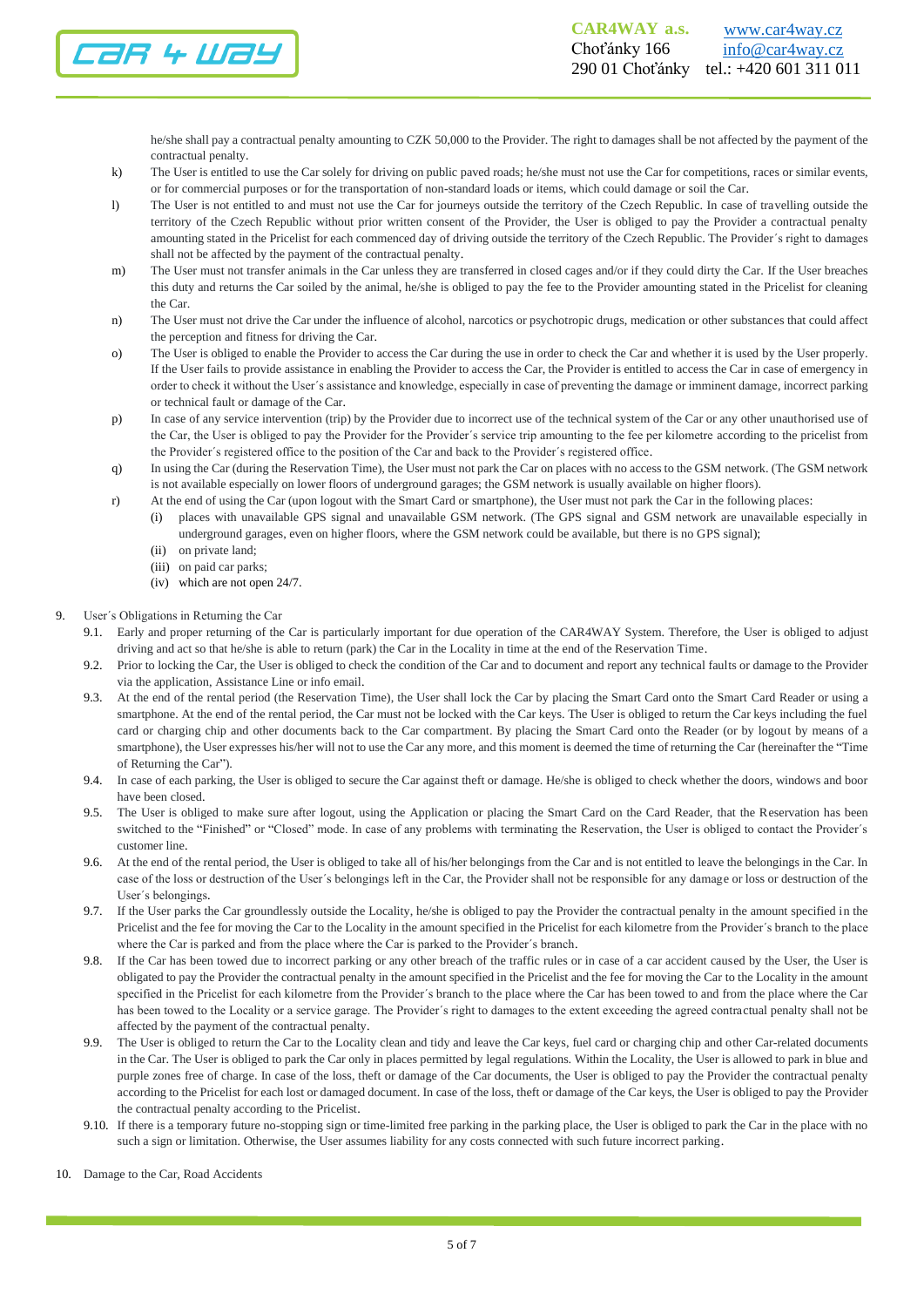

- 10.1. The Provider shall arrange the insurance of the Car to the extent and under the conditions of statutory insurance of liability for damage caused by the operation of the Car ("compulsory third-party insurance"). The proof of insurance is included in the Car´s equipment.
- 10.2. The Provider shall also arrange the insurance of liability for damage within car insurance and the theft insurance up to the amount of deductible according to the Pricelist.
- 10.3. The User is obliged to pay the Provider for damage to the Car caused by the User up to the amount of the Provider´s deductible provided that the insurance company pays out such indemnity. The amount of the User´s liability is not limited in cases when the insurance company refuses to pay out indemnity as a result of the User´s fault, especially if the User has breached these Terms and Conditions and/or if damage caused is not covered by the insurance. The User is entitled to ask the Provider to submit the Car insurance policy at any time or ask for information about the insurance.
- 10.4. In case of any damage to the Car, the User is obliged to report such damage to the Provider via the application, Assistance Line or info e-mail, and follow the Provider's instructions. The User is obliged to provide the Provider and its insurer with any and all help and assistance required for full examination of the insurance event and connected with its adjustment and/or related court proceedings, otherwise he/she shall be liable for damage incurred by the Provider as a result of the breach of this User´s obligation. The User is also obliged to pay the Provider a fee according to the Pricelist for the settlement of the insurance event caused by the User.
- 10.5. In case of a road accident regardless of the fact whether the User has caused it or not, the User is obliged to inform the Provider of the road accident immediately by calling the Assistance Line, and follow the Provider´s instructions. In case of a road accident, the User is obliged to report the road accident also to the Czech Police and to draw up a record of the road accident with the other person involved in the accident, if necessary, and to submit it to the Provider immediately. The record of the road accident must contain the identification of the place and time of the road accident, persons involved in the accident and vehicles, its cause, course and consequences, and other elements required by law. In cases when the User is obliged to report a road accident to the Czech Police pursuant to the Road Traffic Act, i.e. especially if a person has been killed or injured, or material damage to any of the vehicles involved in the accident including transported things exceeding CZK 100,000 has been caused, or any part of or appurtenance to the road has been damaged or destroyed, or material damage to third-party property, except for damage to the vehicle, whose driver has been involved in the accident, or damage to a thing transported in that vehicle has been caused, the User is obliged to report the road accident to the Czech Police without delay.
- 10.6. In case of a road accident or insurance event caused by the User, if the Car is not roadworthy anymore, the User is obliged to pay the Provider a fee for the towage of the Car amounting to the pricelist, fee for the towage and price per kilometre according to the Pricelist from the place where the Car has been parked (place of the road accident) to the Provider´s service garage (there and back).
- 11. Common Provisions Concerning Damages, Charges and Contractual Penalties, Consequences of Breaching the Terms and Conditions
	- 11.1. The User is obliged to match a valid Payment Card enabling on-line payments with the User Account, and to keep the balance of the Payment Card and/or the associated bank account so that he/she is able to make all payments according to the Pricelist and the Terms and Conditions. If an amount cannot be debited from the Payment Card, the User undertakes to make the payment within 24 hours by noncash transfer to the Provider´s account, and is also obliged to remove the obstacle that prevented the payment. If the payment is not debited from the Payment Card, the car sharing services shall be disabled until remedial measures have been taken. If no remedial measures have been taken within 7 days, the Provider is entitled to terminate the Master Contract.
	- 11.2. The User is obliged to pay the Provider the damage incurred by the Provider as a result of breaching the Master Contract, these Terms and Conditions and/or other related documents up to the total amount of damage, unless the amount of damages is limited under these Terms and Conditions.
	- 11.3. If the Provider or User becomes entitled to receive the contractual penalty agreed in these Terms and Conditions and/or the Master Contract, the Provider´s right to damages to the extent exceeding the agreed contractual penalty shall not be affected by the payment of the contractual penalty. The User is obliged to pay the contractual penalty agreed in the Master Contract and/or General Terms and Conditions of the CAR4WAY System even though he/she has not caused the breach of the obligations specified in the Master Contract and/or General Terms and Conditions of the CAR4WAY System.
	- 11.4. In substantiated cases, the Provider is entitled not to request the contractual penalty from the User, or to request a reduced contractual penalty taking into account all the circumstances, the amount of damage incurred and the character of the obligation breached, for which the contractual penalty has been imposed. However, the User is not entitled to demand any reduction of the contractual penalty.
	- 11.5. Unless the due date of the contractual penalty, charge or any other payment according to the Pricelist is explicitly stated in the Master Contract or these Terms and Conditions, the contractual penalty, charge or any other payment according to the Pricelist shall be payable upon the Provider´s request delivered to the User´s e-mail address within the period of time specified in the request.
	- 11.6. In accordance with the Master Contract, a material breach of these Terms and Conditions shall be a reason for the termination of the Master Contract. The Provider may terminate the Master Contract also in the case that the User has breached good morals or public order. As of the effective date of the notice of termination of the Master Contract, the User´s right to use the CAR4WAY System and/or the possibility to use the short-term renting of the Car in the manner specified in the Master Contract or these Terms and Conditions shall expire. The termination shall be effective upon delivery of the notice of termination to the User; delivery of the notice to the User´s e-mail address shall be sufficient.
- 12. Provider´s Obligations
	- 12.1. The Provider is obliged to carry out all routine maintenance of the Cars, service check-ups, technical check-ups and repairs of the Cars provided by the Provider in the CAR4WAY System at its expense, unless otherwise stated in these Terms and Conditions (repairs of damage caused by the User).
	- 12.2. The Provider shall bear any and all costs of the insurance of cars (payment of premiums) provided by the Provider in the CAR4WAY System.
	- 12.3. If the Locality is in the parking zone, the Provider shall bear the costs of parking the Cars in the paid parking zone only off the Reservation Time. If the Car is booked (within the Reservation Time), the User shall bear all costs of parking, especially in all parking zones. The User is entitled to park in paid parking zones (blue and purple) free of charge only if he/she has been logged out, i.e. off the Reservation Time by means of the termination of the reservation according to Art. 6.2.e of these Terms and Conditions. In case of any subsequent use of the Car, the User must make a new reservation of the Car.
- 13. Final Provisions